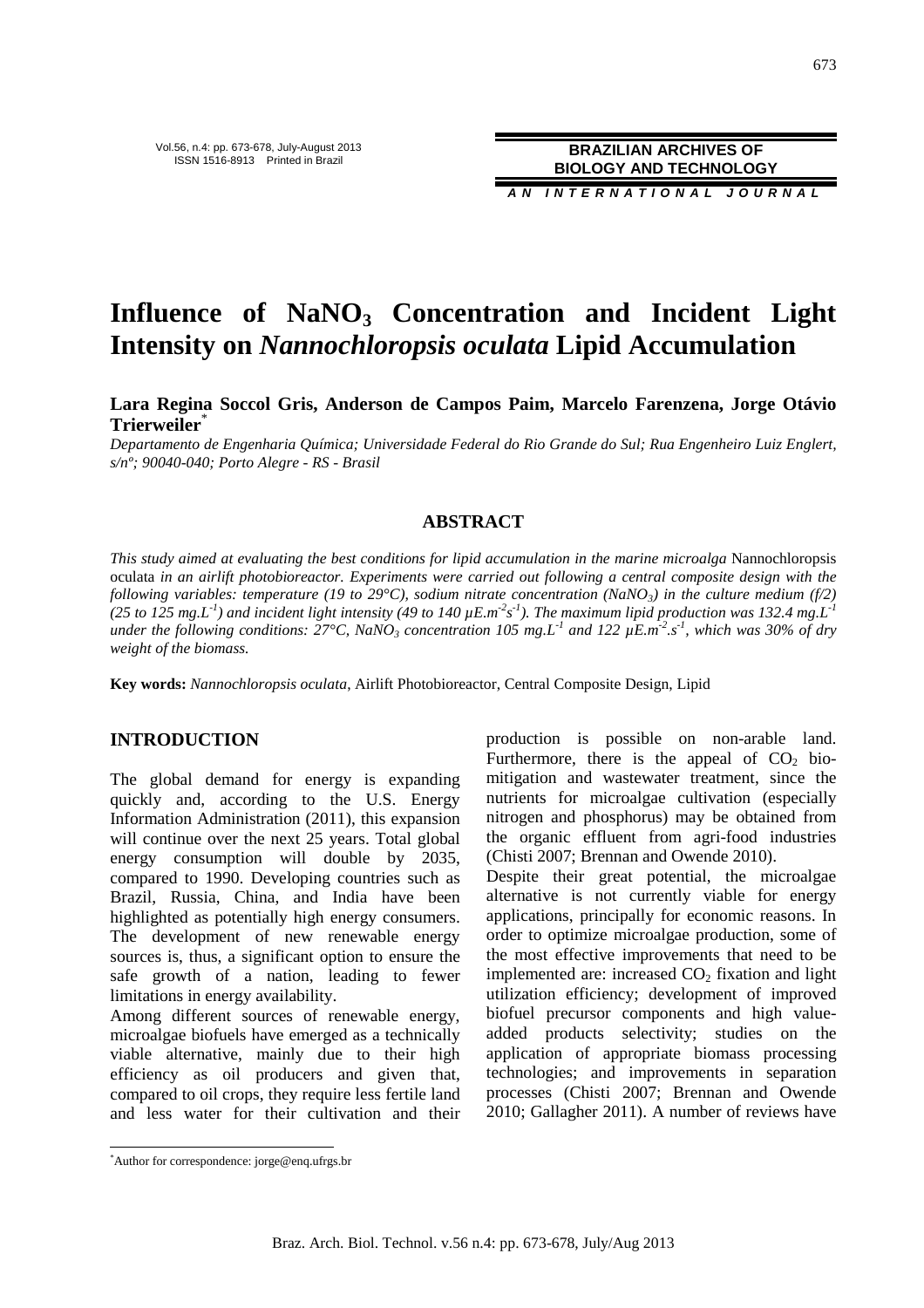discussed the generation of biofuels from different microalgae, which include *Nannochloropsis oculata* - mainly because of its high growth rate and lipid content (Roncarati et al. 2004).

Several studies have been made on the effects of cultivation variables on *N. oculata* production. Flynn et al. (1993) studied the effect of carbonnitrogen on algae growth; Converti et al. (2009) studied the effect of nitrogen and temperature on the growth and lipid content; Spolaore et al. (2006) studied the effects of pH, temperature, aeration rate, and incident light intensity; and Rodolfi et al. (2009) achieved a *Nannochloropsis* sp lipid content of around 60% under the conditions of nutrients limitations. The aim of this work was to study the effect of temperature, nitrogen, and incident light intensity on the growth and lipid content of *N. oculata* using a central composite design.

# **MATERIALS AND METHODS**

#### **Algal Strain and Inoculum Preparation**

The strain of *N. oculata* was obtained from the Laboratory of the Ecology of Phytoplankton and Marine Microorganisms (Federal University of Rio Grande, Brazil). Cultures were maintained in an autoclaved f/2 culture medium using artificial seawater (marine salt Red Sea, salinity  $33 \pm 1$  g.L<sup>-</sup> <sup>1</sup>) and enriched with nutrients (Lourenço 2006). They were kept in 6L Erlenmeyer flasks (working volume 4L), with aeration (filtered air without  $CO<sub>2</sub>$ enrichment,  $0.25$  VVM, i.e.,  $1$ L.min<sup>-1</sup>) in a refrigerated incubator. Incident light intensity was fixed at approximately  $98 \mu E.m^{-2}.s^{-1}$ . The cells were maintained at a controlled temperature (25  $\pm$  $1^{\circ}$ C) and photoperiod (12 h light/12 h dark). Every 10 days, the cultures were sub-cultured and reinoculated into a fresh medium (1/10 dilution).

### **Experimental System and Experimental Design**

Experiments were conducted in batch mode with 12 rectangular internal loop airlift photobioreactors (optical path 6 cm, height 35 cm and working volume 3.2 L). Heat transfer was carried out by pumping a controlled temperature water stream through stainless steel tubes  $(1/2<sup>n</sup>)$ , located at the downcomer. Photoperiod was kept constant (12 h light/12 h dark) and photobioreactors were illuminated from one side (riser) by two fluorescent cool lamps (Universal Duramax Super Daylight 20W, Brazil). Incident light intensity was measured from the lightattached surface of the photobioreactor using a luximeter (Instrutherm LD-200, Brazil).

Agitation was provided by continuous air injection (without additional  $CO<sub>2</sub>$ ) into two porous stones placed at the bottom of the riser of each system. An aeration rate of 800 mL.min $^{-1}$  (0.25 vvm) was measured with gas flow meters (rotameters) (Dwyer Instruments, Inc). The overall volumetric mass transfer coefficient of the liquid phase  $(k_l a)$ was determined using the Dynamic method (Chisti 1989) at 19 $^{\circ}$ C and an aeration rate of 750 ml.min<sup>-1</sup>, where  $k<sub>L</sub>a$  was equal to 28.62 h<sup>-1</sup>.

A central composite design (divided into two blocks) was performed to evaluate the effects of temperature, sodium nitrate concentration in the f/2 medium and incident light intensity on final biomass and lipid concentration. Each batch of photoautotrophic cultivation was carried out for 11 days. Independent variable values are shown in Table 1. The central values were chosen on the basis of data reported in the literature (Spolaore et al. 2006; Chiu et al. 2009; Converti et al. 2009). The pre-cultured *N. oculata* was inoculated in photobioreactors at an initial biomass concentration (calculated dry weight of microalgal biomass per liter) of  $26.84 \pm 1.00$  and of  $21.46 \pm 1.00$  $0.77 \text{ mg} \cdot \text{L}^{-1}$  in the experimental blocks 1 and 2, respectively.

| .<br>gaanina 's 'ando of the cheoded herof te 'en                     |    |    |  |  |      |  |  |  |  |  |
|-----------------------------------------------------------------------|----|----|--|--|------|--|--|--|--|--|
| Factor                                                                | -0 |    |  |  |      |  |  |  |  |  |
| Temperature $(^{\circ}C)$                                             |    |    |  |  |      |  |  |  |  |  |
| NaNO <sub>3</sub> concentration in f/2 medium $(mg.L^{-1})$           |    | 45 |  |  |      |  |  |  |  |  |
| Incident light intensity ( $\mu$ E.m <sup>-2</sup> .s <sup>-1</sup> ) | 49 | 68 |  |  | l 40 |  |  |  |  |  |

**Table 1 -** Quantitative values of the encoded factor level.

#### **Analytical Methods**

Samples (4.0 mL) were withdrawn daily at the same time to monitor the cell growth. Biomass density was evaluated by measuring the optical density at 570 nm. (Pró-Análise UV-1600 spectrophotometer, Brazil).

Each sample was diluted in order to reach an absorbance measurement between 0.1 and 1.0,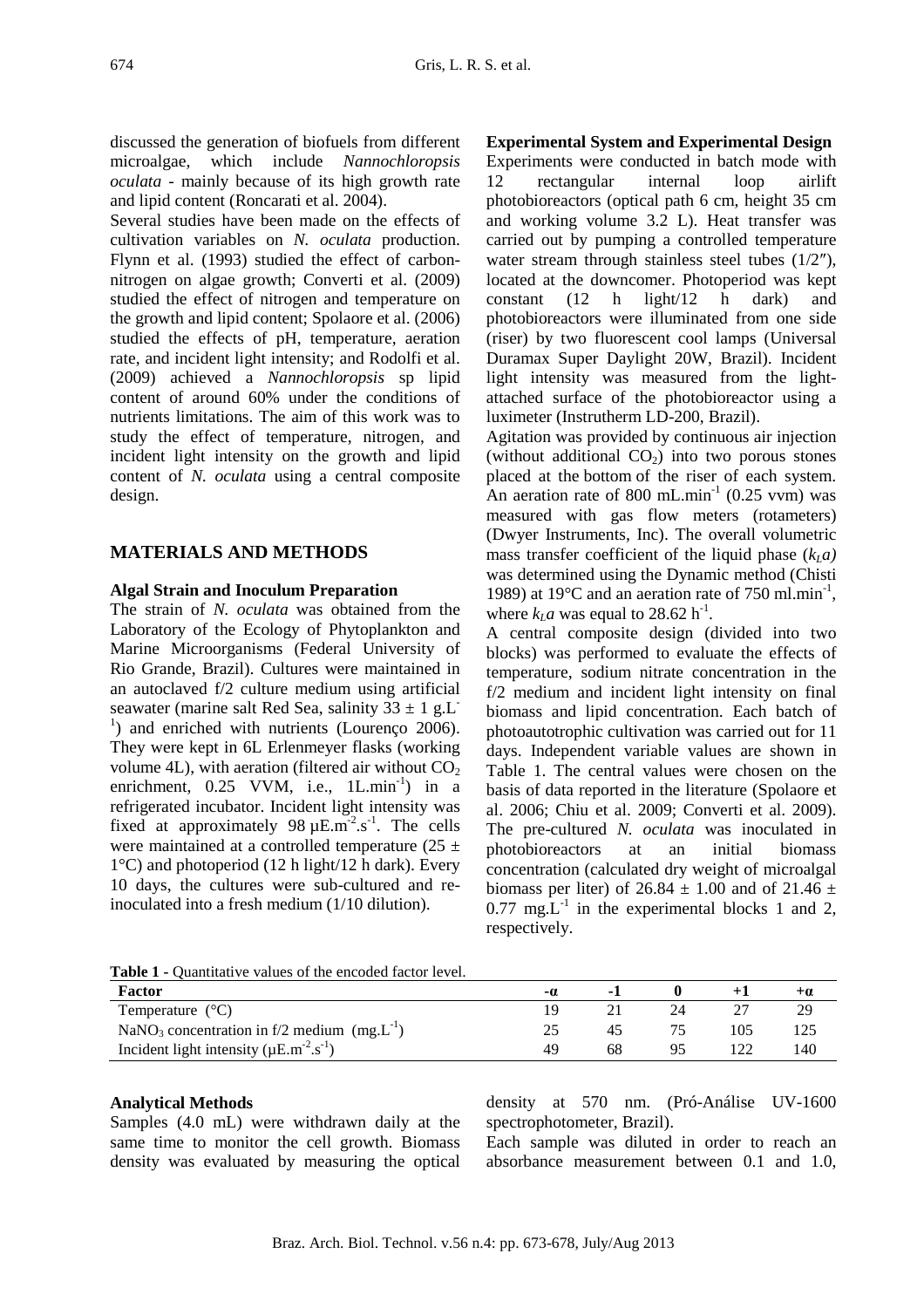when required. For each block of the experiments, a calibration curve of cell dry weight (filtration on Macherey-Nagel GF-3 filters, Germany) versus absorbance was established. Therefore, for each batch experiment, growth curves (Fig. 1) and final biomass concentration were determined according to culture absorbance. The pH was monitored daily using indicator paper (Merck, range 0-14, USA) and remained between 7.0 and 8.0 throughout the entire experimental period.

Lipid extraction was conducted according to a modified Folch method, combined with ultrasound (Brum et al. 2009; Lee et al. 2010). Dry biomass was obtained by centrifugation (3044g, 5 min, 10°C) and lyophilization (to a constant weight). A sample (500 mg) was macerated with a chloroform/methanol solution (2:1, v/v, total 30 ml) in a porcelain crucible and subsequently sonicated for 90 min (Ultrasonic Bath Unique 1400A MaxiClean 40 kHz, Brazil). The solid content of the sample was removed by centrifugation (2214 g, 8 min,  $4^{\circ}$ C) and the phase containing the lipids was subjected to additions of 6.0 mL 0.88% KCl solution, followed by chloroform/methanol (1:1, v/v, total 4.0 mL), and finally by hand agitation (in triplicate). The remaining lipid phase was filtered with anhydrous  $Na<sub>2</sub>SO<sub>4</sub>$ , recovered in a previously weighed balloon and submitted to solvent evaporation in a rotary evaporator (70°C, vacuum). Then, the lipidcontaining balloon was kept in a desiccator for 10 min and then weighed to determine the lipid mass. Statistical analysis was performed using *Statistica 10.0* (*StatSoft Incorporation*) software. The linear, quadratic and interaction factors of the variables were calculated. The significance level  $(\alpha)$  was equal to 0.05%, which confirmed the significance of the results for the response variables with 95% confidence. A p-value of less than 0.05 was considered to indicate the significance. *F-tests* were carried out to evaluate the significance of the fitted models at 5% (Montgomery 2001).



**Figure 1 -** Growth curves for experiments 1 to 19.

#### **RESULTS AND DISCUSSION**

Two equations were created, one for each block, which related *N. oculata* final biomass concentration (*y*, in mg.L<sup>-1</sup>) to optical density  $(x)$ , with  $R^2 = 99.2\%$  and 97.9%, respectively:

$$
y = 247.70x - 9.04\tag{1}
$$

$$
y = 259.10x - 8.76\tag{2}
$$

Dry weight determinations were made from the tests coded as experiments 10 and 11 (Table 2) in Block 1, and as experiments 15 and 17 in Block 2, since these experiments achieved the highest biomass concentration values in each block. The similarity between the coefficients of linear regression (i.e., 274.47 and 259.10) was consistent with the work of Spolaore et al. (2006), in which different experimental conditions did not affect the linear relationship between the absorbance and dry weight. Table 2 presents the design matrix of the central composite design and the experimental results.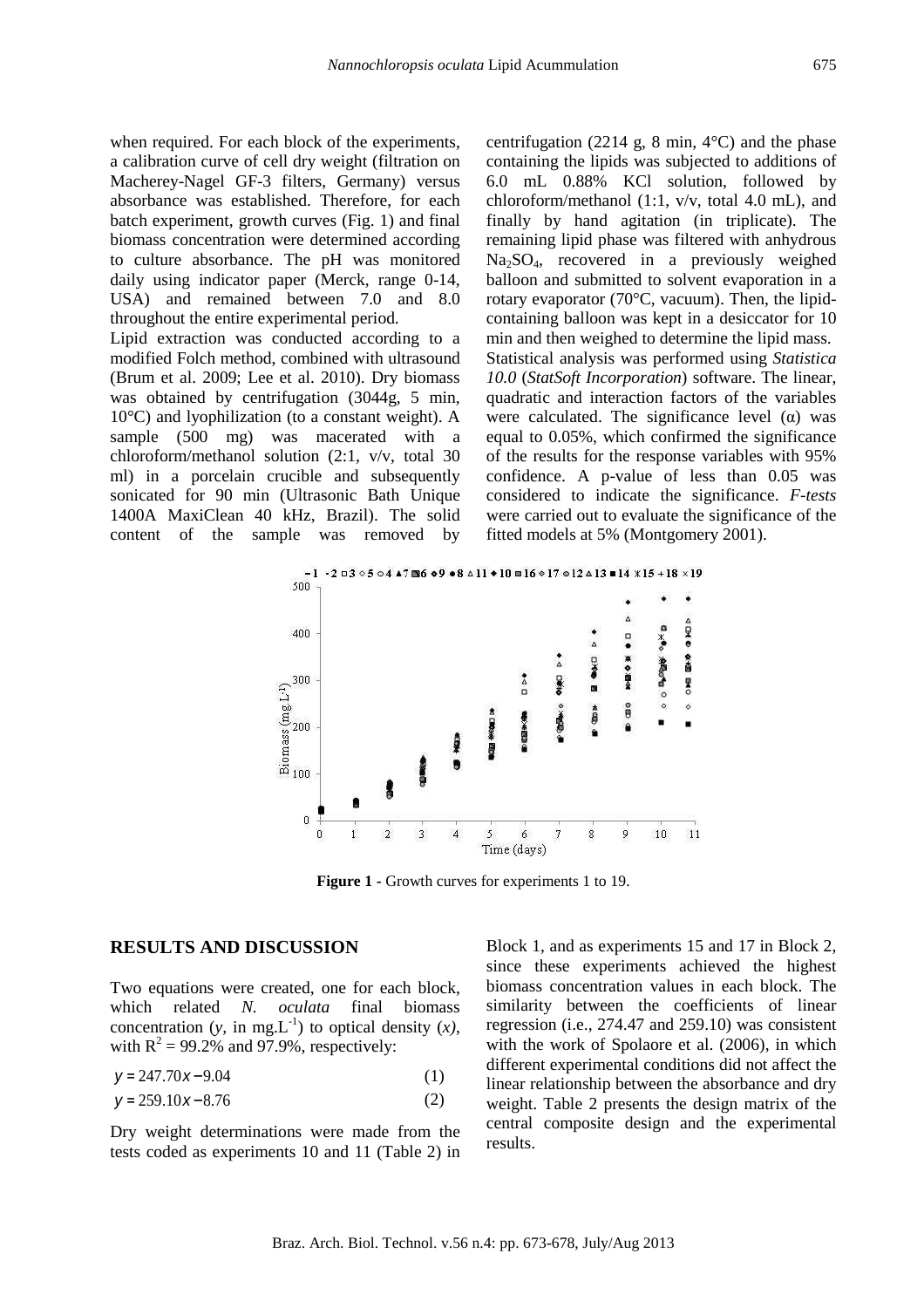| Independent       |              | <b>Dependent variables</b> |                  |                                                          |                          |                                                                                                                                                                                                                                                                                                                                                                                     |
|-------------------|--------------|----------------------------|------------------|----------------------------------------------------------|--------------------------|-------------------------------------------------------------------------------------------------------------------------------------------------------------------------------------------------------------------------------------------------------------------------------------------------------------------------------------------------------------------------------------|
| <b>Experiment</b> | T            | N                          | I                | <b>Final biomass</b><br>concentration (mg.L <sup>-</sup> | Lipid<br>content $(\% )$ | Lipid<br>concentration (mg.L <sup>-</sup>                                                                                                                                                                                                                                                                                                                                           |
|                   | $\Omega$     | $\Omega$                   | $\theta$         | 390.6                                                    | 24.42                    | 95.4                                                                                                                                                                                                                                                                                                                                                                                |
| 2                 | $\theta$     | $\Omega$                   | $\mathbf{0}$     | 397.3                                                    | 24.35                    | 96.7                                                                                                                                                                                                                                                                                                                                                                                |
| 3                 | $\mathbf{0}$ | $\mathbf{0}$               | $\mathbf{0}$     | 433.7                                                    | 23.47                    | 101.8                                                                                                                                                                                                                                                                                                                                                                               |
| 4                 | $-1$         | $-1$                       | $-1$             | 274.7                                                    | 30.36                    | 83.4                                                                                                                                                                                                                                                                                                                                                                                |
| 5                 | $+1$         | $-1$                       | $-1$             | 246.0                                                    | 28.54                    | 70.2                                                                                                                                                                                                                                                                                                                                                                                |
| 6                 | $-1$         | $+1$                       | $-1$             | 333.2                                                    | 21.38                    | 71.2                                                                                                                                                                                                                                                                                                                                                                                |
| 7                 | $+1$         | $+1$                       | $-1$             | 299.5                                                    | 18.73                    | 56.1                                                                                                                                                                                                                                                                                                                                                                                |
| 8                 | $-1$         | $-1$                       | $+1$             | 381.7                                                    | 26.17                    | 99.9                                                                                                                                                                                                                                                                                                                                                                                |
| 9                 | $+1$         | $-1$                       | $+1$             | 360.1                                                    | 29.00                    | 104.4                                                                                                                                                                                                                                                                                                                                                                               |
| 10                | $-1$         | $+1$                       | $+1$             | 482.7                                                    | 24.86                    | 120                                                                                                                                                                                                                                                                                                                                                                                 |
| 11                | $+1$         | $+1$                       | $+1$             | 453.0                                                    | 29.22                    | 132.4                                                                                                                                                                                                                                                                                                                                                                               |
| 12                | $-\alpha$    | $\mathbf{0}$               | $\theta$         | 328.1                                                    | 18.15                    | 59.6                                                                                                                                                                                                                                                                                                                                                                                |
| 13                | $+\alpha$    | $\mathbf{0}$               | $\mathbf{0}$     | 338.0                                                    | 18.13                    | 61.3                                                                                                                                                                                                                                                                                                                                                                                |
| 14                | $\theta$     | $-\alpha$                  | $\Omega$         | 218.2                                                    | 25.86                    | 56.4                                                                                                                                                                                                                                                                                                                                                                                |
| 15                | $\theta$     | $+\alpha$                  | $\boldsymbol{0}$ | 404.3                                                    | 16.53                    | 66.8                                                                                                                                                                                                                                                                                                                                                                                |
| 16                | $\theta$     | $\theta$                   | $-\alpha$        | 309.5                                                    | 21.42                    | 66.3                                                                                                                                                                                                                                                                                                                                                                                |
| 17                | $\Omega$     | $\Omega$                   | $+\alpha$        | 383.1                                                    | 26.65                    | 102.1                                                                                                                                                                                                                                                                                                                                                                               |
| 18                | $\theta$     | $\Omega$                   | $\mathbf{0}$     | 353.5                                                    | 22.28                    | 78.8                                                                                                                                                                                                                                                                                                                                                                                |
| 19                | $\theta$     | $\mathbf{0}$               | $\overline{0}$   | 366.0                                                    | 18.79                    | 68.8                                                                                                                                                                                                                                                                                                                                                                                |
|                   |              |                            |                  |                                                          |                          | $T = \frac{1}{2}T - \frac{1}{2}T = \frac{1}{2}T - \frac{1}{2}T = \frac{1}{2}T - \frac{1}{2}T = \frac{1}{2}T - \frac{1}{2}T = \frac{1}{2}T - \frac{1}{2}T = \frac{1}{2}T - \frac{1}{2}T = \frac{1}{2}T - \frac{1}{2}T = \frac{1}{2}T - \frac{1}{2}T = \frac{1}{2}T - \frac{1}{2}T = \frac{1}{2}T - \frac{1}{2}T = \frac{1}{2}T - \frac{1}{2}T = \frac{1}{2}T - \frac{1}{2}T = \frac$ |

**Table 2 -** Central composite design parameter levels (encoded values).

 $T =$  temperature,  $N =$  NaNO<sub>3</sub> concentration in f/2 medium, I = incident light intensity.

The reduced models fitted for final biomass concentration (Equation 3) and lipid content (Equation 4) satisfactorily explained the effect of NaNO<sub>3</sub> concentration in the f/2 medium (N) and incident light intensity (I), with an explained variation of data equivalent to 82.18 and 88.62%, respectively. The positive values of the linear regression coefficients associated with N and I (Equation 3) indicated that an increase in the final biomass concentration was favored by increasing the values of these variables. The negative value of the quadratic regression coefficient associated with N gave a parabolic data profile. The positive values of the regression coefficients associated with I (Equation 4) indicated that an increase in lipid content wasis favored by increasing the value of this variable. The same applied to the interaction effect between N and I, which showed that the lipid content increased in proportion to the combined effect of both variables. The negative value of the linear regression coefficient associated with N, however, demonstrated that the relationship between this variable and lipid content was inversely proportional, which was similar to the results obtained by Converti et al. (2009).

This inverse proportionality was consistent, since algae generally responded to nitrogen deprivation as a command to store the energy and then reacted to this response by accumulating the lipids. This happened naturally at the end of the exponential growth phase of batch culture when nutrients were scarce (Brown et al. 1997).

*biomass*  $(mg.L^{-1}) = 366.6 + 45.4 \cdot N - 19.1 \cdot N^2 + 47.4 \cdot I(3)$  *(%) = 22.14 – 2.61 ⋅ <i>N* + 1.39 ⋅ *I* + 1.52 ⋅  $I^2$  + 2.21 ⋅ *N* ⋅ *I* (4)  $lipid$  (mg.L<sup>-1</sup>) =  $89.25 - 5.38 \cdot T^2 - 4.97.N^2 - 17.28.I - 5.65.T.I + 9.30.N.I$ (5)

The best experimental result obtained was 132.4  $mg.L^{-1}$  for final lipid concentration under the following conditions:  $27^{\circ}$ C, NaNO<sub>3</sub> concentration 105 mg. $L^{-1}$  and 122  $\mu$ E.m<sup>-2</sup>.s<sup>-1</sup> (experiment number 11 in Table 2). In some Block 1experiments, the maximum lipid content reached was around 30%, which could be associated with the stress, and was an important result compared to those obtained by Converti et al. (2009), where the maximum lipid content reached was around 16%.

In the region bounded by the experimental points (Fig. 2), experimental conditions that favored the production of biomass did not correspond exactly to those that favored the accumulation of lipids,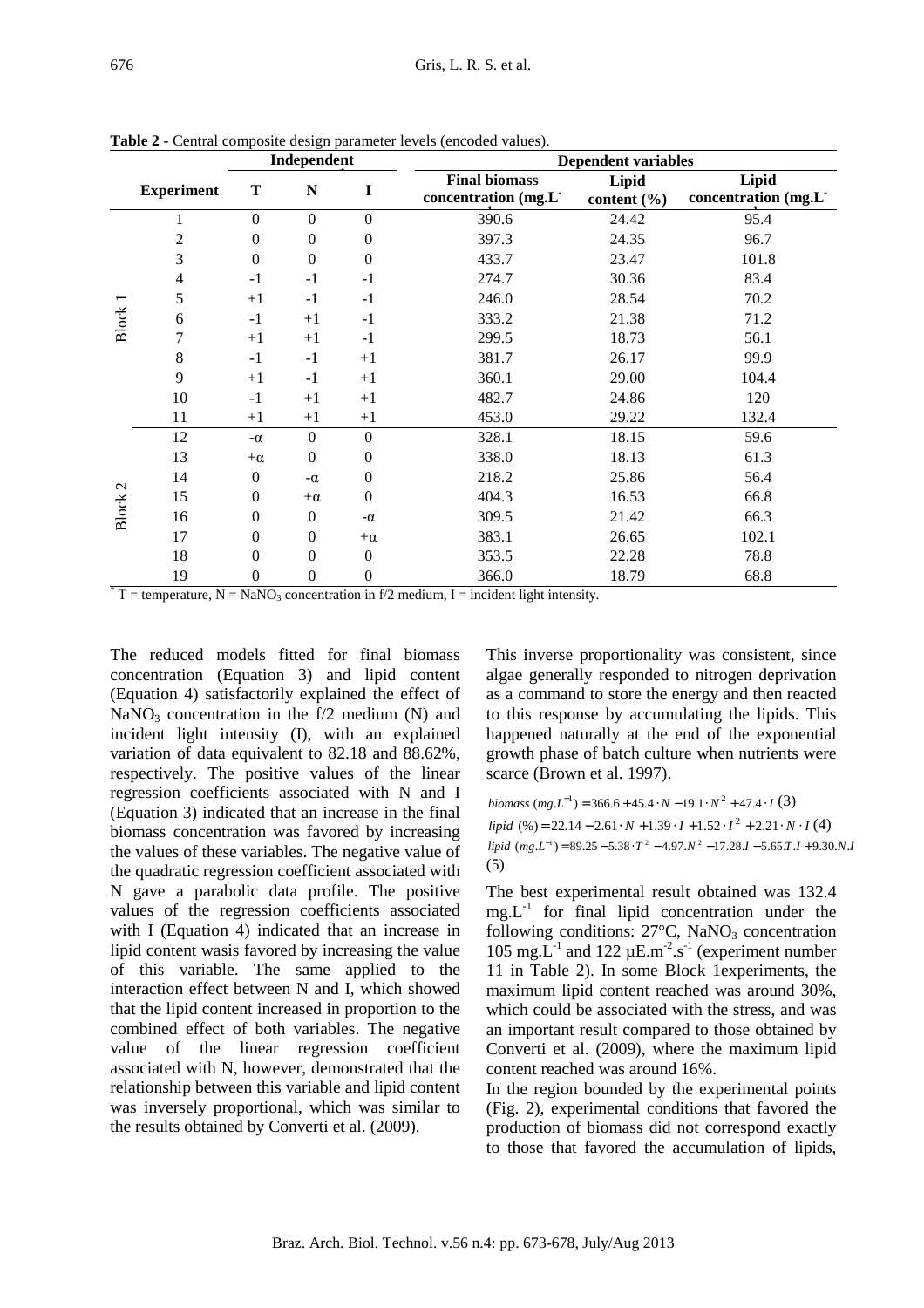which was a challenge for the optimization of these two variables together. However, if one analyzes the region above the N and I upper experimental limits, an extrapolation of data suggested it as possible to obtain satisfactory results for both the responses with higher values

for these variables, as suggested in Figure 3, provided by equation 5. In this case, only significant factors were considered, with an explained variation of data equivalent to 90.94%. This information should be taken into consideration when planning future studies.



**Figure 2** - Response surfaces for biomass concentration (a) and lipid content (b) in the reduced fitted models. Dots represent experimental data.



**Figure 3** - Response surfaces for lipid concentration. Dots represent experimental data.